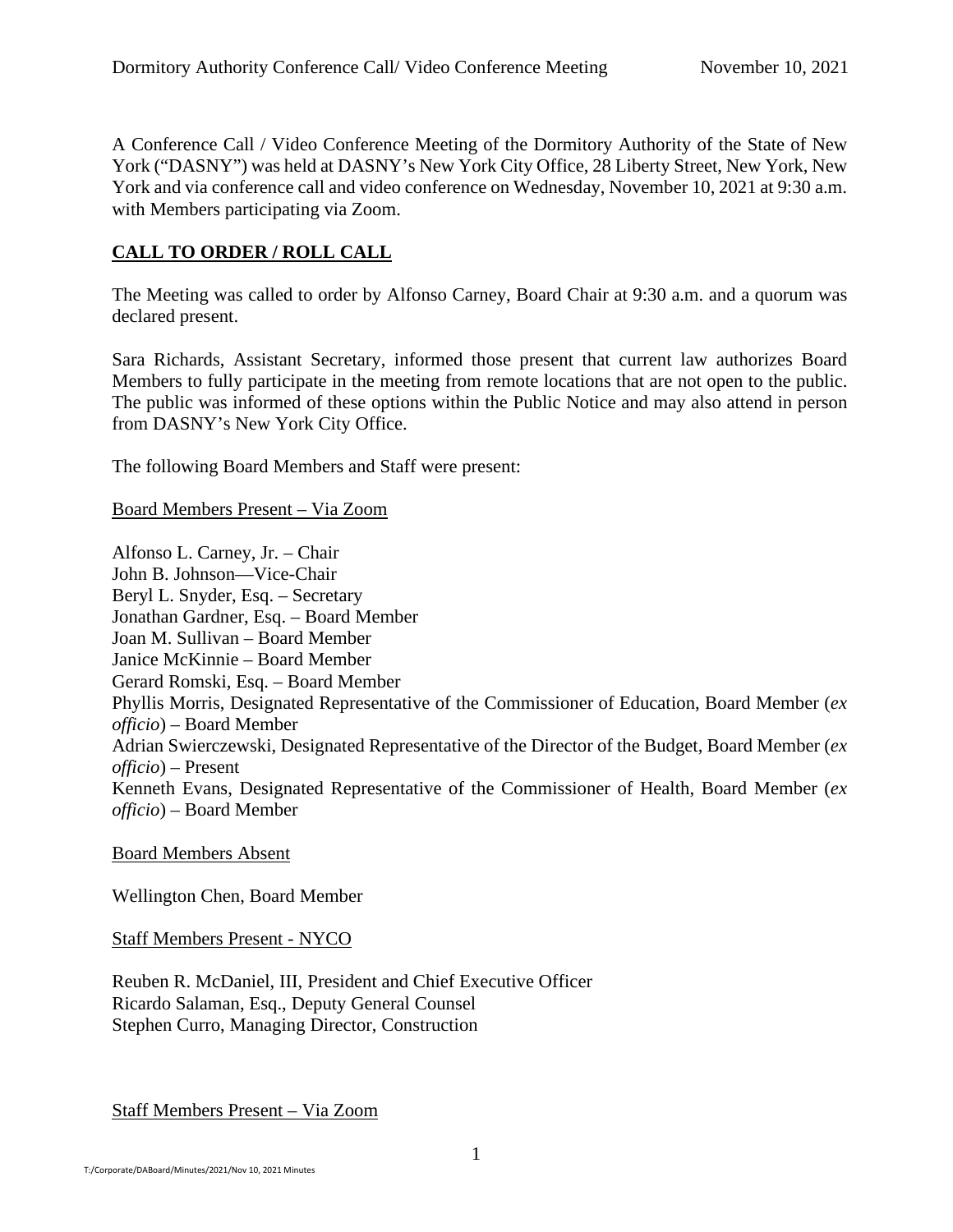Paul G. Koopman, Vice President Kimberly A. Ellis, Chief Financial Officer Nadine Fontaine, Esq., General Counsel Portia Lee, Managing Director, Public Finance and Portfolio Monitoring Caroline V. Griffin, Chief of Staff Sara Potter Richards, Esq., Managing Senior Director, Governance and Administration Kathy Ebert, Senior Director, Internal Audit Jeffrey Gordon, Senior Director, Communications and Marketing Craig Schreivogl, Director, Portfolio Monitoring Matthew T. Bergin, Director, Public Finance David Ostrander, Assistant Director, Public Finance Karen Ehlinger, Manager, Internal Control Analysis Dena Amodio, Esq., Assistant General Counsel Maria Carrasco, Financial Analyst Alex Sirdine, Public Finance Fellow Diane Felitte, Executive Administrator, Governance and Administration

Bond Counsel and Others Present – Via Zoom

Christopher Reitzel, Esq., Nixon Peabody LLP Sani Williams, Esq., Bryant Rabbino, LLP

Three members of the Public were also on the call.

The Chair welcomed Members, Staff, and guests to the Meeting. He thanked the Members for attending and acknowledged that regular attendance requires personal sacrifice. The Chair stated that DASNY undertakes important work to benefit New Yorkers, and he expressed his appreciation to the Members.

# **APPROVAL OF OCTOBER 13, 2021 BOARD MEETING MINUTES**

Upon a motion by Ms. Sullivan and a second by Mr. Romski, the Minutes of the DASNY October 13, 2021 Board Meeting were approved unanimously.

# **FINANCE COMMITTEE REPORT**

Finance Committee Chair Romski reported that after approving the Finance Committee Meeting Minutes from the October 12, 2021 Meeting, the Finance Committee voted to recommend the Personal Income Tax / Sales Tax Revenue Bond Program Revenue Bond Program transaction to the full Board for Single Approval, as well as the Wagner College financing for adoption of a Resolution to Proceed.

# **PIT / SALES TAX REVENUE BOND PROGRAM**

President McDaniel introduced Matthew Bergin of DASNY, Chris Reitzel, Esq. of Nixon Peabody, LLP and Sani Williams, Esq. of Bryant Rabbino, LLP, co-bond counsel on the transaction. Mr. Bergin presented the Single Approval Transaction Summary for the PIT / Sales Tax Revenue Bond Program. He explained that the Board is being asked to approve the issuance of multiple series of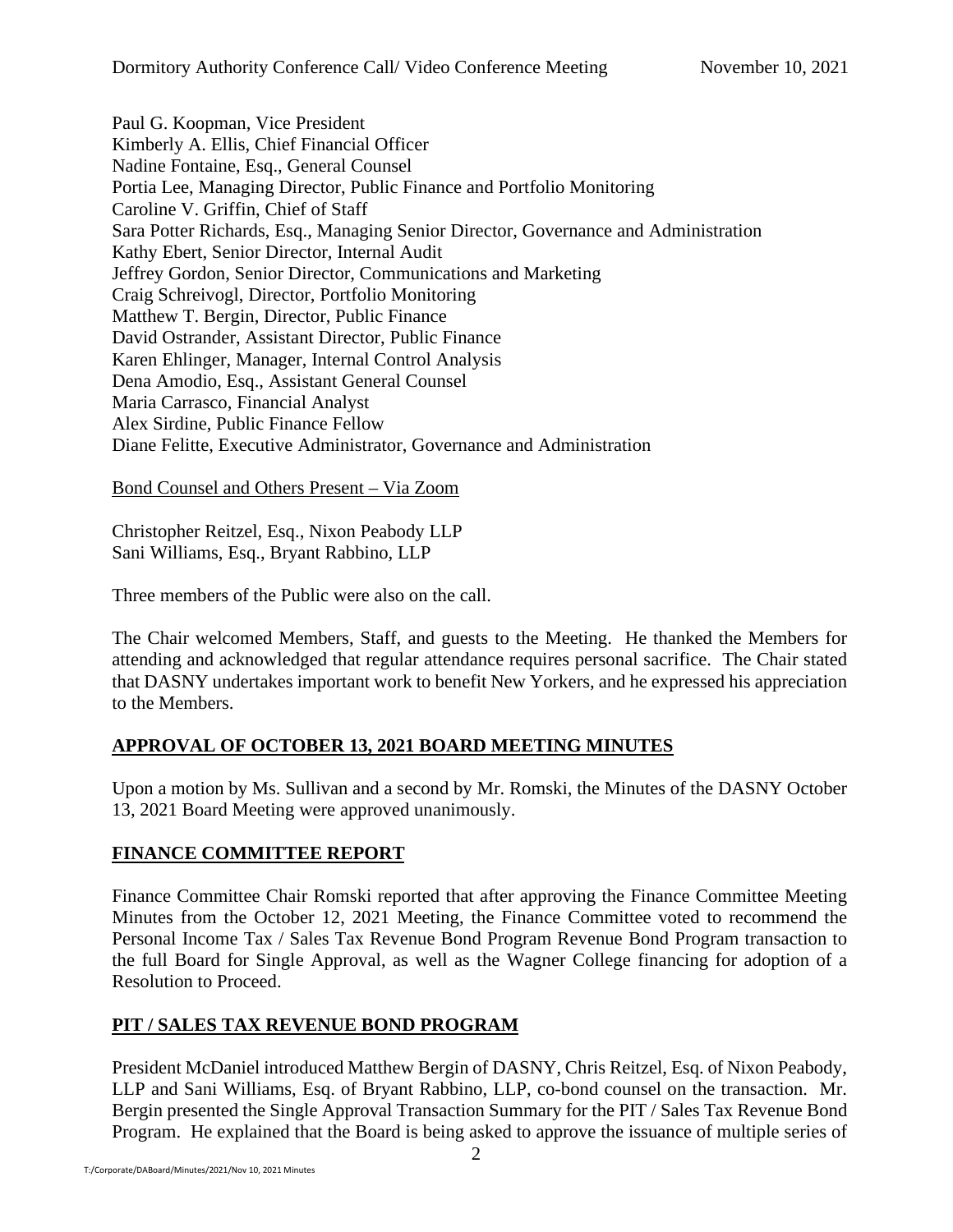tax exempt and/or taxable, fixed and/or variable rate bonds, issued at one or more times, in an amount not to exceed \$3 billion with a term of 30 years provided, however, that the maximum term for the refinancing of an MTA Bond Anticipation Note would be 50 years. Mr. Bergin stated that the State plans to issue under the PIT Revenue Bond Program.

Mr. Bergin indicated that the Bonds are for new money, refinancing and refunding purposes. He explained that the estimated \$1 billion new money portion may be used for various capital projects at OMH, OASAS, OPWDD and Upstate Community Colleges, funding for various environmental initiatives, as well as various Grant funded projects. Mr. Bergin further explained that the refinancing component is for the refinancing of an MTA Bond Anticipation Note ("BAN"). The State Budget for Fiscal Year 2021-2022 authorized issuances undertaken by the State for MTA capital projects to be issued for a maximum term of 50 years. He stated that the State directly contributes to the MTA's Capital Plan and the pandemic has adversely affected the credit ratings of the MTA's Transportation Revenue Bond Program, which increased the cost of borrowing. Mr. Bergin stated that as a result, the State will issue PIT and/or Sales Tax Revenue Bonds to fund the State's portion of the MTA Capital Plan. He noted that previously, the Financial Plan assumed that the capital projects would be bonded for by the MTA but funded by the State through additional operating aid. Mr. Bergin informed the Members that a portion of the Bonds will refund certain bonds issued under various State supported debt programs and acknowledged that no bonds have been issued pursuant to the refunding authorization that was received in September.

Mr. Bergin reported that security on both the Sales Tax Revenue Bond Program and the Personal Income Tax Revenue Bond Program are secured by semi-annual payments to be made pursuant to the Financing Agreement between DASNY and the Division of the Budget. For the fiscal year ending March 31, 2022, the debt service coverage on all outstanding State Personal Income Tax bonds is projected to be 6.4 times total debt service and the debt service coverage on all outstanding Sales Tax bonds is projected to be 5.6 times total debt service. The expected ratings of either program are Aa2/AA+\AA+.

Mr. Reitzel and Mr. Williams further explained the transaction and presented the financing documents. Mr. Reitzel summarized the provisions of the Supplemental Resolutions for both the PIT and Sales Tax Revenue Bond Programs and noted certain delegations of authority to various officers of DASNY. Mr. Williams outlined the statutory authority for the issuance of the Bonds and explained that the Bonds shall be special obligations of DASNY secured by payments pursuant to the Financing Agreement, subject to annual appropriation. They thanked DASNY for opportunity to work on these important financings for the benefit of New Yorkers.

Ms. Snyder moved the following entitled Resolutions:

DORMITORY AUTHORITY OF THE STATE OF NEW YORK SUPPLEMENTAL RESOLUTION 2021-4 AUTHORIZING STATE PERSONAL INCOME TAX REVENUE BONDS (GENERAL PURPOSE); and

DORMITORY AUTHORITY OF THE STATE OF NEW YORK SUPPLEMENTAL RESOLUTION 2021-4 AUTHORIZING STATE SALES TAX REVENUE BONDS

Ms. Sullivan seconded the motion and the Resolutions were unanimously adopted.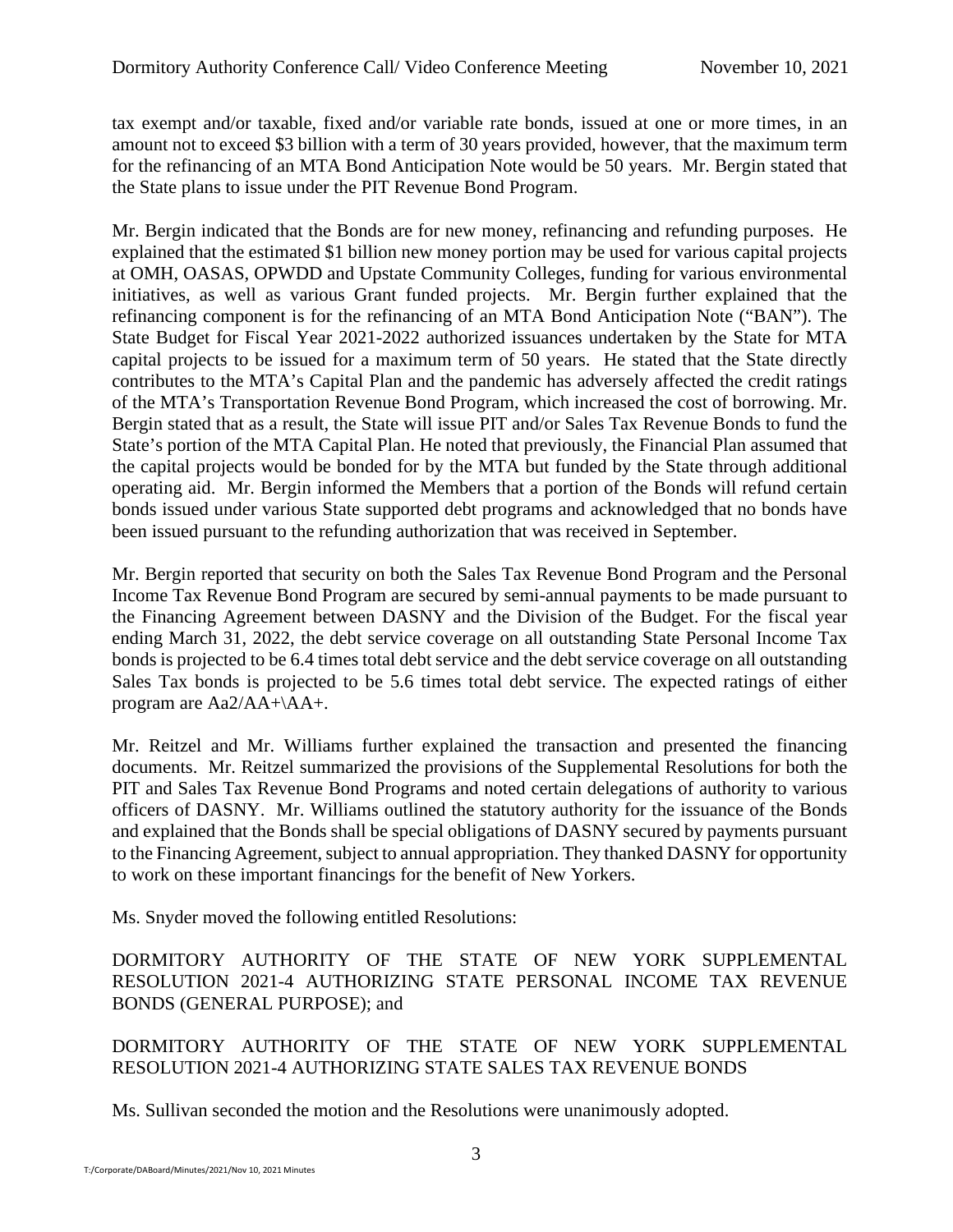# **WAGNER COLLEGE**

President McDaniel informed the Members that Wagner College was a client of DASNY in the 2000s and subsequently issued bonds through Build NYC. He explained that as a result of the OneDASNY initiative and the simplification of some of the requirements that DASNY imposed on its private clients, Wagner has now returned to DASNY. President McDaniel thanked the Public Finance Unit for their efforts in communicating these changes to the financial advisor community. He then asked David Ostrander of DASNY to present the Wagner College transaction.

Mr. Ostrander explained that the Board is being asked to adopt a Resolution to Proceed for the issuance of one or more series of tax-exempt and/or taxable, fixed and/or variable rate bonds in an amount not to exceed \$110,000,000 with maturities not to exceed to 35 years on behalf of Wagner College. This will be the first new issuance of bonds DASNY has issued on behalf of Wagner College since 2009.

Mr. Ostrander informed the Members that the financing includes both a new money and refunding component. He explained that the new money component will address various renovation and deferred maintenance projects across the Wagner campus. Mr. Ostrander further explained that the refunding component will assist the College in restructuring its outstanding debt to achieve level debt service and more favorable security, while also providing interest rate savings. He noted that the outstanding debt is comprised of the College's Series 1998 and Series 2009 Bonds issued by DASNY; the Series 2012 Bonds issued by Build NYC Resource Corporation; and a bank term loan. Mr. Ostrander stated that the outstanding obligations of the College have been assigned a rating of "BBB-" with a "Stable Outlook" from Fitch. With an investment grade rating, Wagner meets the requirements under DASNY's financing guidelines for the bonds to be issued as a general unsecured obligation of the College, with no security interest in any revenues or assets of the College.

Mr. Romski moved the adoption of the following entitled Resolution:

A RESOLUTION OF THE DORMITORY AUTHORITY OF THE STATE OF NEW YORK (DASNY) AUTHORIZING STAFF AND BOND COUNSEL TO PROCEED TO TAKE THE NECESSARY ACTION TO PREPARE THE APPROPRIATE DOCUMENTS TO PROVIDE FOR THE FINANCING OF FACILITIES FOR WAGNER COLLEGE

Ms. Sullivan seconded the motion and the Resolution was unanimously adopted.

# **GOVERNANCE COMMITTEE REPORT**

Governance Committee Chair Johnson updated the Members on the Governance Committee Meeting held the prior day. He informed the Members that after approving the Minutes from the March 2, 2021 Governance Committee Meeting, the Members heard from President McDaniel regarding Executive Compensation and voted to recommend approval of the accompanying Resolution. Mr. Johnson asked President McDaniel to brief the Board Members on the proposed Executive Compensation Resolution.

President McDaniel explained that in May 2020, as the result of the COVID 19 pandemic, DASNY took various budgetary actions including the suspension of all salary increases. He stated that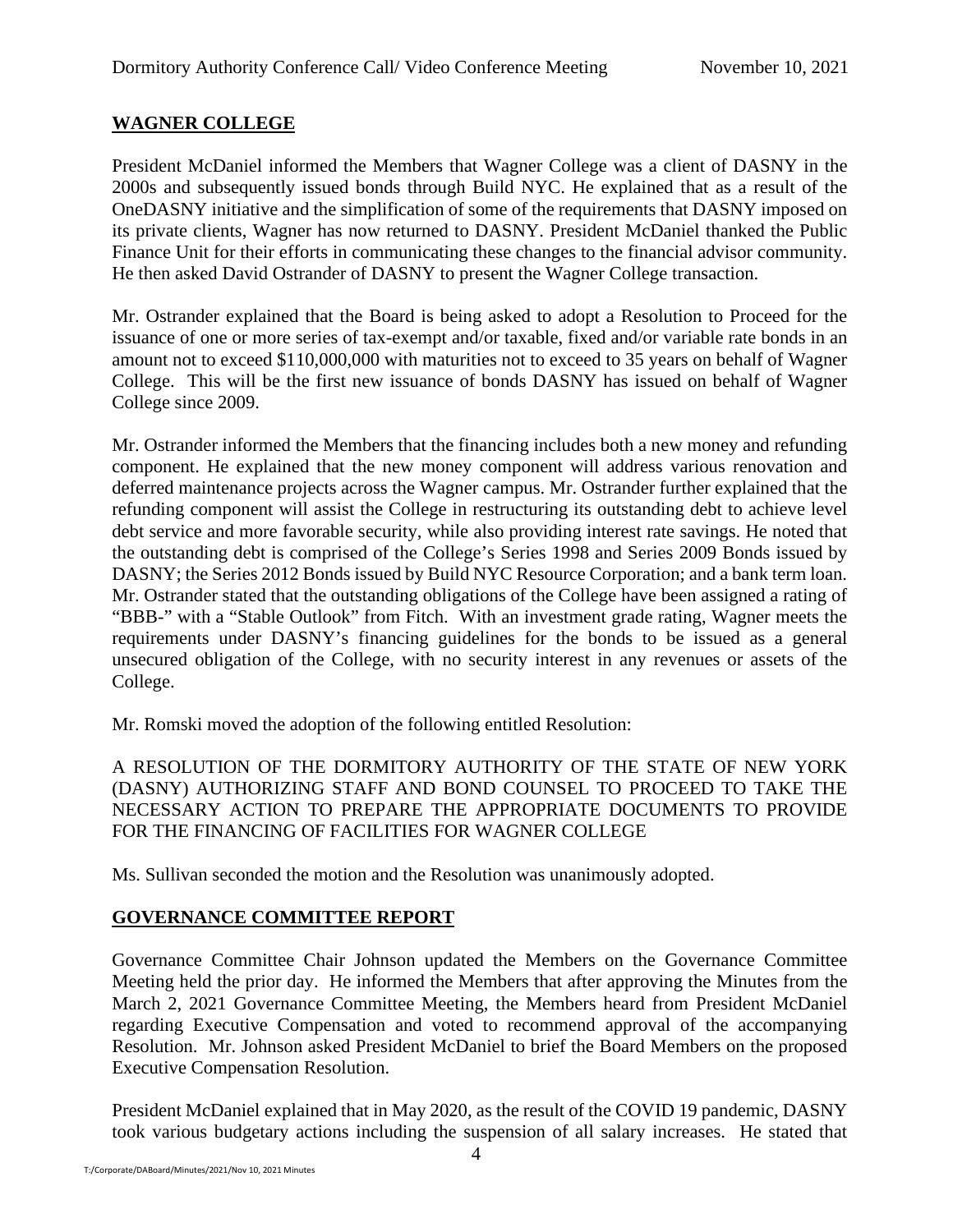earlier this year, DASNY reinstated increases for Union employees, but not Management and Confidential employees. Mr. McDaniel informed the Members that based on the parameters set forth in guidance from the Division of Budget, as well as a review of DASNY's operating budget, the Board is being asked to approve a Resolution for Executive Compensation for its employees designated as Management and Confidential, as well as Staff Officers. He summarized the raises that would apply for these categories.

Chair Carney moved the adoption of the following entitled Resolution:

### A RESOLUTION OF THE DORMITORY AUTHORITY OF THE STATE OF NEW YORK ("DASNY") AUTHORIZING THE IMPLEMENTATION OF SALARY ACTIONS FOR STAFF OFFICERS AND EXECUTIVE STAFF CLASSIFIED AT THE STAFF OFFICER LEVEL

Ms. Sullivan seconded the motion and the Resolution was unanimously adopted.

At the request of Mr. Johnson, Ms. Richards summarized the other matters considered by the Governance Committee. Ms. Richards informed the Members that the Committee undertook its Annual Review of the Corporate Governance Charter and Governance Principles, and no changes are recommended to these documents at this time.

Ms. Richards stated that the Governance Committee also considered the Mission Statement and Performance Measures, together with proposed changes to the Metrics to Quantify Performance Goals. She directed the Members' attention to the blacklined copy provided with the Board materials and explained that the proposed changes are being made to bring the language current with existing law and practice. Ms. Richards stated that the Committee Members also considered adding provisions relating to Service-Disabled Veterans to the Metrics at a future date. Staff agreed to research this matter and bring it back to the Committee. The Board Chair thanked the Committee Members and expressed his support of this initiative.

Chair Carney moved the adoption of the following entitled Resolution:

A RESOLUTION OF THE MEMBERS OF THE DORMITORY AUTHORITY OF THE STATE OF NEW YORK (DASNY) RE-APPROVING DASNY'S MISSION STATEMENT AND PERFORMANCE MEASURES, AND METRICS TO QUANTIFY PERFORMANCE GOALS

The motion was seconded by Ms. Sullivan and the Resolution was unanimously adopted.

Ms. Richards stated that the Board must approve the Guidelines Pertaining to the Disposition of Certain Property on an annual basis. There are no changes recommended to the Guidelines at this time.

Chair Carney moved the adoption of the following entitled Resolution:

RESOLUTION OF THE MEMBERS OF THE BOARD OF THE DORMITORY AUTHORITY OF THE STATE OF NEW YORK (DASNY) APPROVING THE GUIDELINES PERTAINING TO THE DISPOSITION OF CERTAIN PROPERTY OWNED BY THE DORMITORY **AUTHORITY**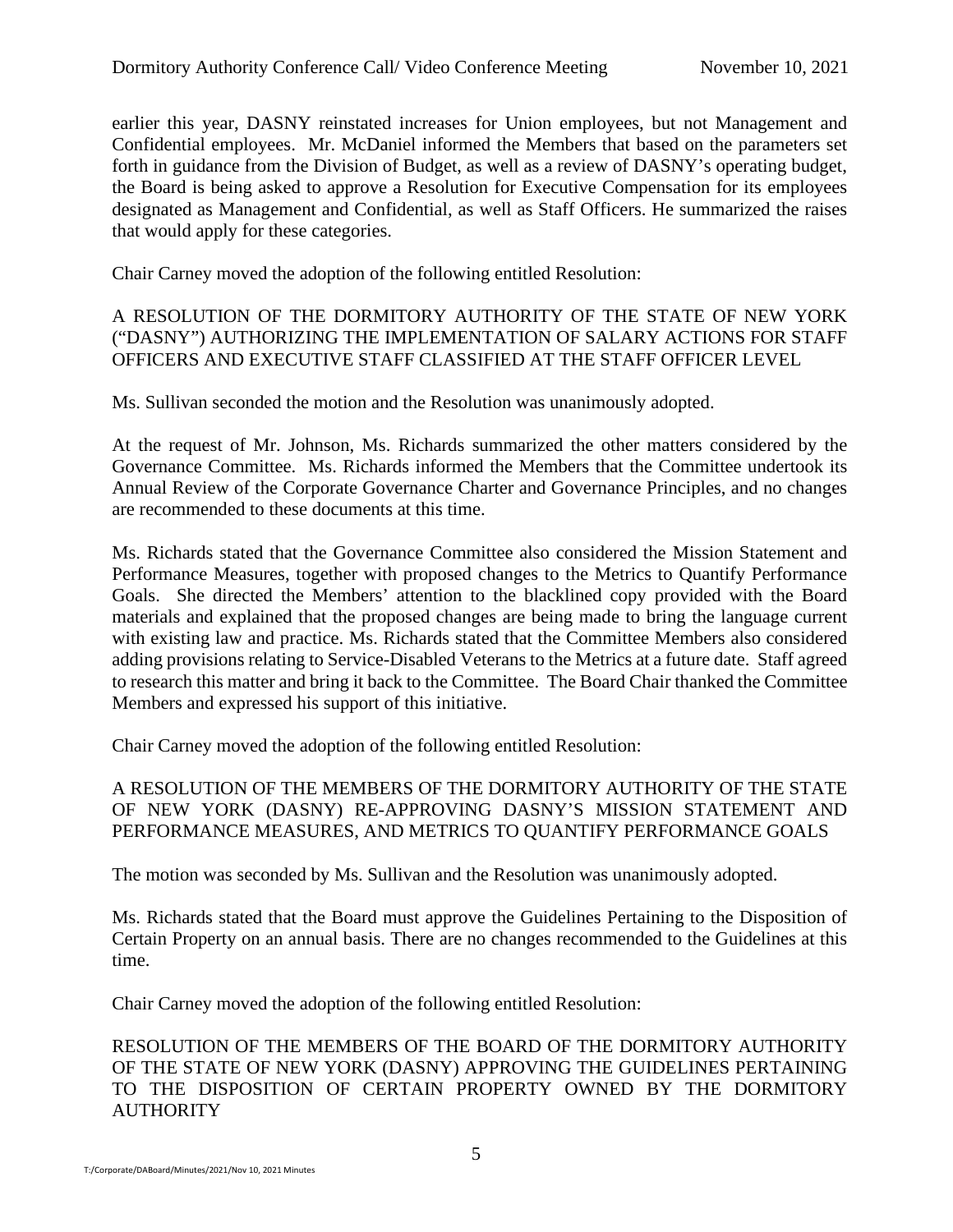Ms. Sullivan seconded the motion and the Resolution was unanimously approved with no abstentions.

### **PRESIDENT'S REPORT**

The President reported on DASNY's "return to work" initiative. He stated that DASNY will implement a vaccine recognition or weekly testing protocol in the near future. The President explained that DASNY is coordinating with the State to enable staff to upload vaccination status and is negotiating a contract with Quest diagnostics to obtain tests for those who choose the weekly testing option.

The President informed the Members that Ms. Fontaine would be reaching out to them regarding upcoming training for Board Members and staff. He stated that the training will be tailored to them as Board Members and will have an increased focus on topics including transparency, sexual harassment, and other workplace issues.

The President reported that he attended a groundbreaking in Brooklyn for a project DASNY has worked on with the Governor's Office for Storm Recovery to help reinforce coastline in New York in the aftermath of Superstorm Sandy. He informed the Members that the project is well received in the community and is an example of the important work that DASNY does for the benefit of New Yorkers.

#### **PUBLIC FINANCE REPORT**

The President asked Ms. Lee to provide the Public Finance Report. Ms. Lee provided a brief market update. She reported that new issue volume is down about 6% from last year. She further reported that rates had decreased during the past month. Ms. Lee stated that the Fordham transaction priced at the end of October and the bonds priced very aggressively.

Ms. Lee reminded the Members that DASNY has released an RFP for Financial Advisors and Swap Advisors. As a result, staff and the Board Members are not permitted to talk to any of these firms about the RFP. All questions must be directed to Procurement staff.

# **CONSTRUCTION PROJECTS REPORT**

Mr. Curro delivered the Construction Projects Report. He updated the Members on the four SUNY capital projects that had previously been suspended and are resuming as soon as December 2021. He also provided a status update on the SUNY summer program, the FIT project in Manhattan, and Phase 3A of SUNY Alfred Mackenzie Hall project.

Mr. Curro reported that President McDaniel met with CUNY's Vice Chancellor for facilities last week to discuss the CUNY Capital Program. He stated that the CUNY workload remains heavy and the Construction Division Staff is working diligently to progress the program.

Mr. Curro summarized the progress on the Western New York Children's Hospital, the Mid-Hudson Forensic Hospital, and other OMH projects. He briefly updated the Members on the OPWDD; OASAS; and NYCHA programs.